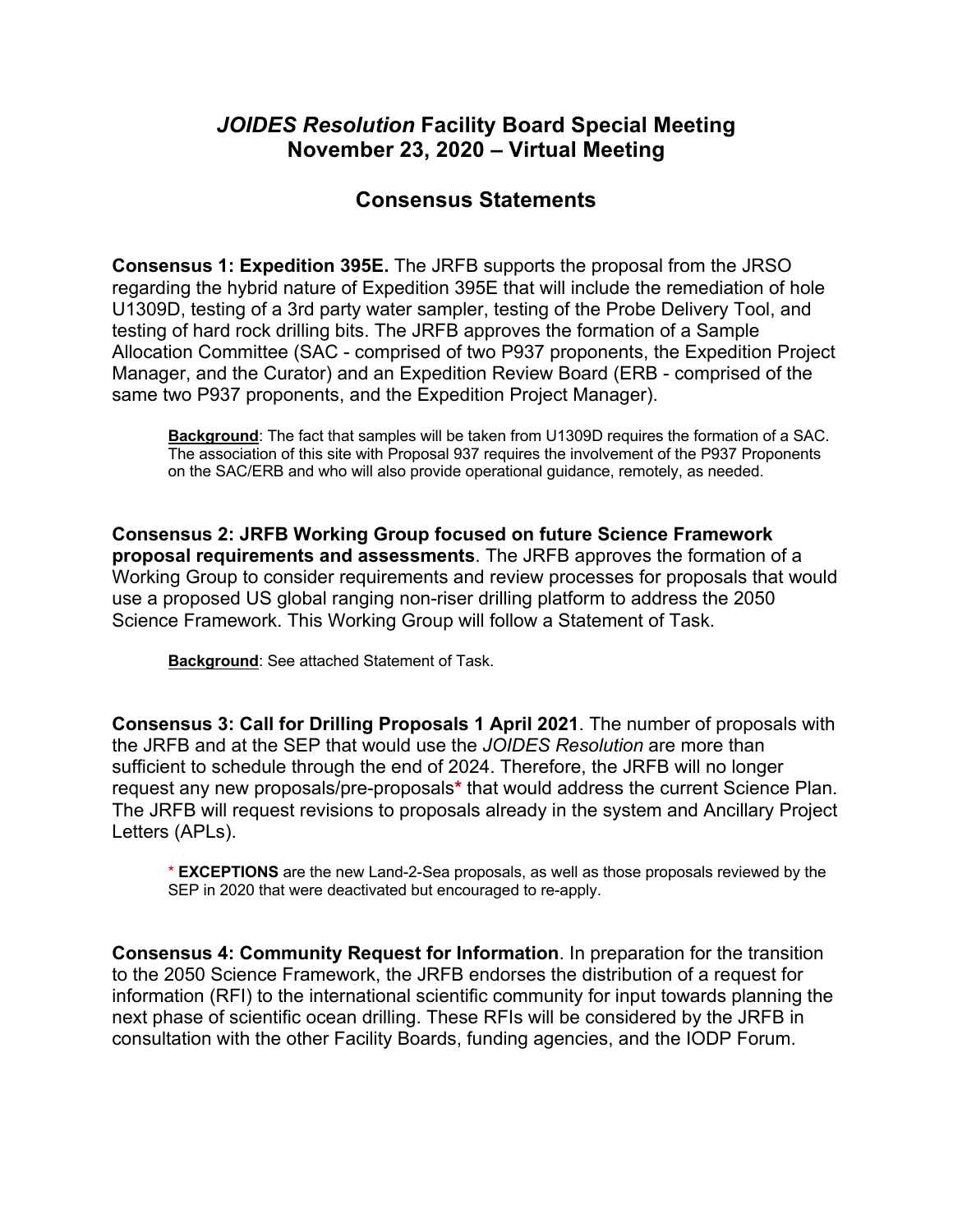**Background**: The RFI will request information regarding types of proposals to be submitted to the 2050 Science Framework, expedition length, brief scope of work, platform type, location/region, involvement of unique partnerships, and societal relevance. The reasons for the RFI are to inform:

- the JRFB Working Group on Science Framework Proposal Requirements and Assessments (Consensus #2),
- NSF in terms of a new US drilling platform,
- the JRFB and other Facility Boards and platform providers to aid in their implementation of 2050 Science Framework proposals, and
- the Forum as it focuses on the overall implementation of the 2050 Science Framework.